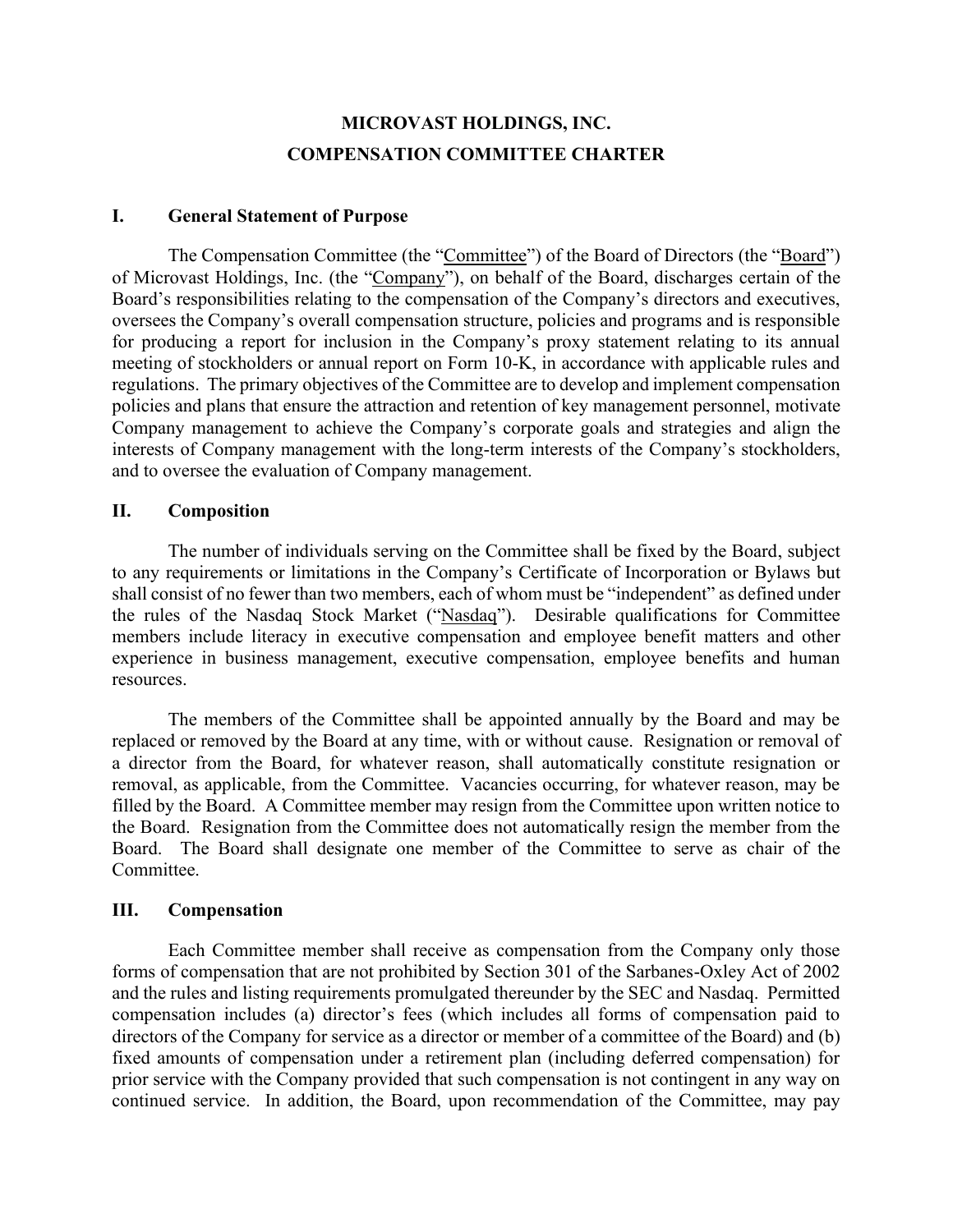additional directors' fees to Committee members to compensate them for the significant time and effort they expend in performing their duties as Committee members.

#### **IV. Meetings**

The Committee shall meet as often as it determines is appropriate to carry out its responsibilities, but no fewer than four times per year. Meetings may be in-person or by teleconference or any other communications equipment by means of which all persons participating in the meeting can hear each other. A majority of the members of the Committee shall constitute a quorum for purposes of holding a meeting, and the act of a majority of Committee members present at a Committee meeting at which a quorum is in attendance shall be the act of the Committee, unless a greater number is required by law, the Company's Certificate of Incorporation or its Bylaws. In lieu of a meeting, the Committee may act by unanimous written consent.

The Committee chair, in consultation with the other members of the Committee and the Board, shall establish the agenda for each Committee meeting. Any Committee member may submit items to be included on the agenda. Committee members may also raise subjects that are not on the agenda at any meeting. The Committee chair or a majority of the Committee members may call a meeting of the Committee at any time.

The Committee may meet periodically in executive session without Company management present. However, the Committee may request any officer or employee of the Company, or any representative of the company's legal counsel or other advisors, to attend a meeting or to meet with any members or representatives of the Committee. Any Committee member may be excused from a meeting to permit the remaining members of the Committee to act on any matter in which such member's participation is not appropriate, and such member's absence shall not destroy the quorum for the meeting.

The Committee shall maintain copies of minutes of each meeting of the Committee and each written consent to action taken without a meeting reflecting the actions so authorized or taken by the Committee. A copy of the minutes of each meeting and all consents shall be placed in the Company's minute book.

#### **V. Committee Activities**

## **A. Review of Charter**

• The Committee shall review and reassess the adequacy of this Charter annually and submit any proposed changes to the Board for approval.

#### **B. Processes and Procedures for Considering and Determining Director and Executive Compensation**

• The Committee shall develop and implement the Company's compensation policies and programs for Company executive officers and directors. The Committee shall review and reassess periodically, and where appropriate, make such recommendations to the Board as the Committee deems advisable with regard to, the Company's processes and procedures for the consideration and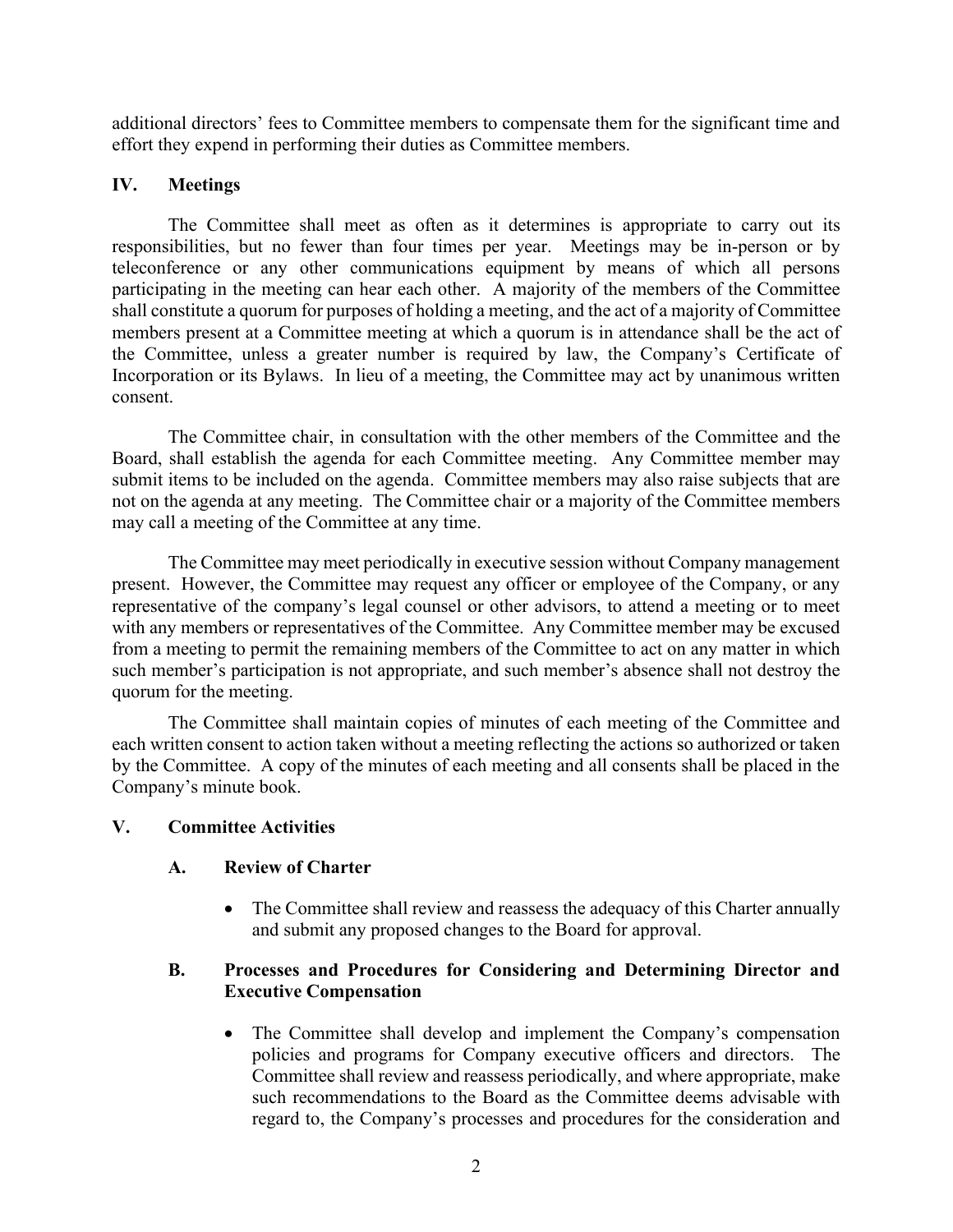determination of director and executive compensation and review and discuss with Company management any description of such processes and procedures to be included in the Company's proxy statement.

# **C. Committee Report**

- If such disclosure is required by the Company or if the Company elects to undertake such disclosure, the Committee shall review and discuss with Company management the "Compensation Discussion and Analysis" to be included in the Company's proxy statement or annual report on Form 10-K ("CD&A").
- If such disclosure is required by the Company or if the Company elects to undertake such disclosure, based on the Committee's review of and discussions with Company management regarding the CD&A, the Committee shall make a recommendation to the Board that the CD&A be included in the Company's proxy statement or annual report on Form 10-K.
- The Committee shall prepare the Compensation Committee Report to be included in the Company's proxy statement or annual report on Form 10-K in accordance with the applicable rules and regulations of the Securities and Exchange Commission, Nasdaq and any other rules and regulations applicable to the Company.

## **D. Annual Performance Evaluation of the Committee**

• The Committee shall perform an annual performance evaluation of the Committee and report to the Board and the Nominating and Corporate Governance Committee on the results of such evaluation. The Committee shall conduct this evaluation in such manner as it deems appropriate.

## **E. Incentive-Compensation and Equity-Based Plans**

- The Committee shall make recommendations to the Board with respect to the approval, adoption and amendment of any cash-based incentive compensation plans in which any officer of the Company participates or will participate. The Committee shall also make recommendations to the Board with respect to the approval, adoption and amendment of any equity-based incentive compensation plans.
- The Committee shall review and make recommendations to the Board with respect to the approval of grants and awards under any cash- or equity-based incentive compensation plans to the Chair of the Board (the "Chair"), the Chief Executive Officer of the Company (the "CEO") and any other individuals who qualify as reporting persons under Section 16 of the Securities Exchange Act of 1934, as amended ("Section 16 Reporting Persons"), in each case consistent with the terms of such plans. The Committee may, in its discretion, establish and delegate the authority to approve grants and awards under any equity-based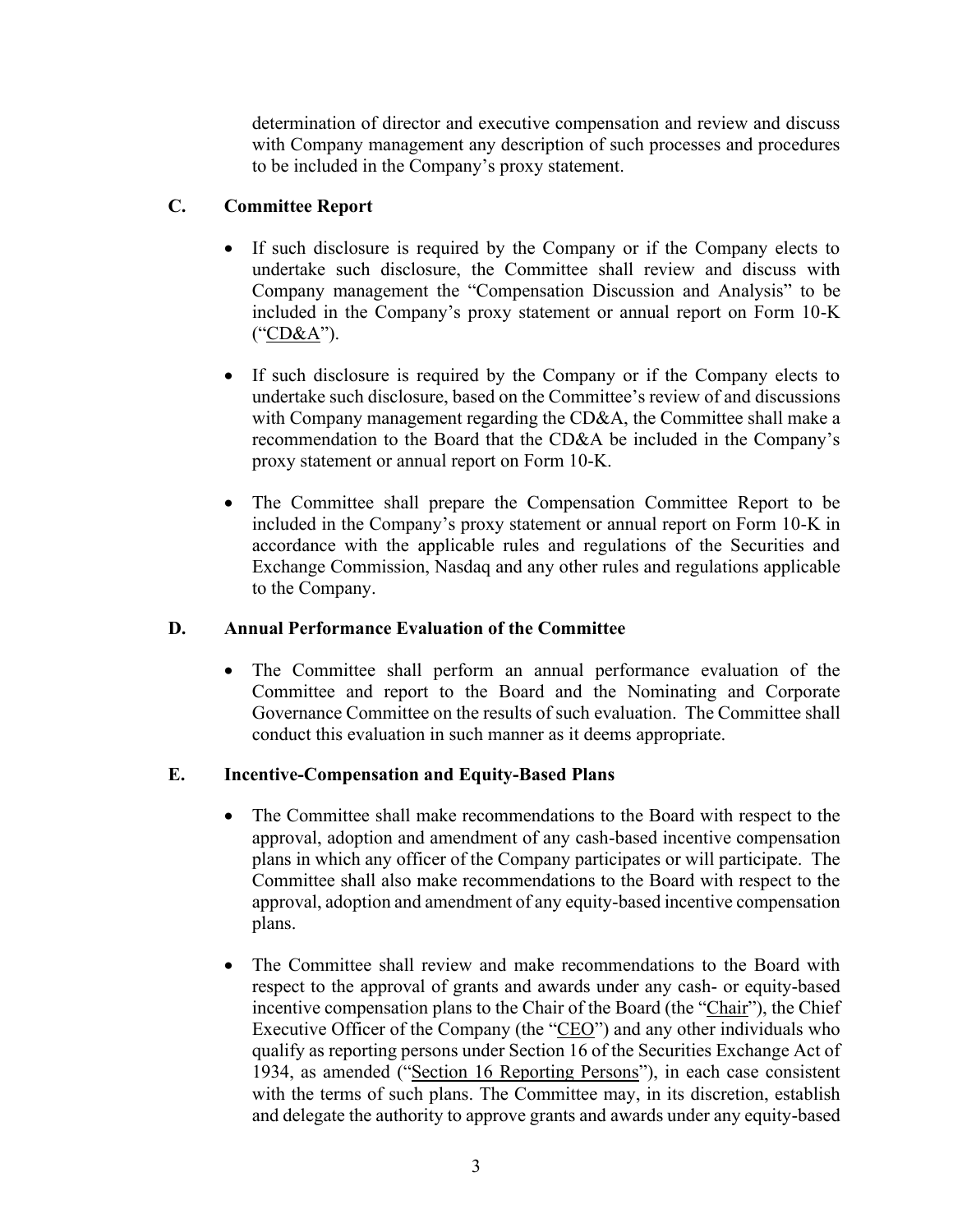incentive compensation plans to Section 16 Reporting Persons to a separate committee consisting of two non-employee directors of the Company (the "Section 16 Committee").

- The Committee shall review and make recommendations to the Board with respect to the approval of grants and awards under any equity-based incentive compensation plans to all other employees, and under any cash-based incentive compensation plans to all other officers of the Company who do not qualify as Section 16 Reporting Persons, in each case consistent with the terms of such plans, and may, in its discretion, take such actions in consultation with either or both of the Chair and the CEO.
- The Committee shall review and make such recommendations to the Board as the Committee deems advisable with respect to policies and procedures for the grants of any cash- or equity-based incentive compensation by the Company.
- The Committee shall review and approve all special perquisites, special cash payments and other special compensation and benefit arrangements for the Company's executive officers and employees.

## **F. Evaluation of Management**

• The Committee shall oversee the annual evaluation of Company management for the prior fiscal year. The Committee shall conduct this evaluation in such manner as it deems appropriate.

## **G. Matters Related to Compensation of the Company's Chair and Chief Executive Officer**

- The Committee shall review and approve the corporate goals and objectives that may be relevant to the compensation of the Chair and the CEO.
- The Committee shall evaluate the overall performance of the Company, including the return to the Company's stockholders, in light of the goals and objectives set for the Company and determine and approve the Chair's compensation based on such evaluation.
- The Committee shall evaluate the CEO's performance in light of the goals and objectives set for the CEO and determine and approve the CEO's compensation based on such evaluation. In connection with determining any long-term incentive compensation component of the CEO's total compensation, the Committee should consider the Company's performance and relative stockholder return, the value of similar incentive awards to CEOs at comparable companies and any awards given to the CEO in past years.
- The Committee shall periodically review the aggregate amount of compensation being paid or potentially payable to the Chair and the CEO.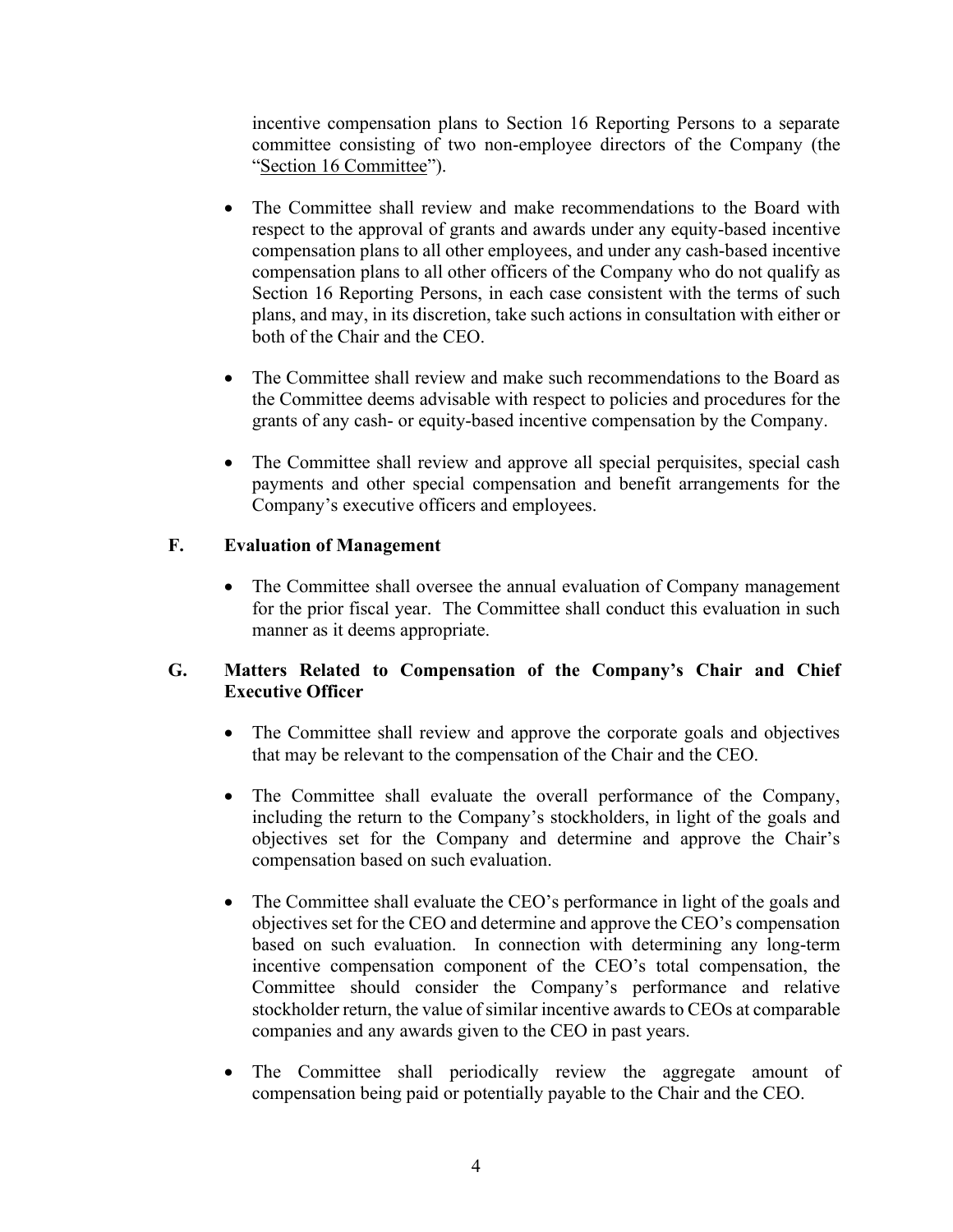• Neither the Chair nor the CEO may be present during voting or deliberations concerning their respective compensation.

#### **H. Matters Related to Compensation of Directors and Officers Other Than the Company's Chair and Chief Executive Officer**

- The Committee shall review and approve, at least annually, corporate goals and objectives relevant to the compensation of the officers of the Company other than the CEO. The Committee shall evaluate the performance of such officers in light of such corporate goals and objectives and set compensation levels for such officers based on those evaluations and any other factors as it deems appropriate; for purposes hereof, the term "officer" has the meaning set forth in Section 16 of the Exchange Act and Rule 16a-1 promulgated thereunder.
- The Committee shall review, at least annually, the aggregate amount of compensation being paid or potentially payable to the Company's officers.
- The Committee shall review and approve, at least annually, corporate goals and objectives relevant to the compensation of the directors of the Company other than the Chair. The Committee shall evaluate the performance of such directors in light of such corporate goals and objectives and recommend to the Board, as appropriate, changes to the compensation levels for such directors based on those evaluations and any other factors as it deems appropriate.

## **I. Regulatory Compliance**

• The Committee shall, in consultation with appropriate officers of the Company, oversee regulatory compliance with respect to compensation matters, including overseeing any compensation programs intended to preserve tax deductibility.

## **J. Employment and Severance Arrangements**

• The Committee shall review and approve any proposed employment agreement with, and any proposed severance or retention plans or agreements applicable to, any executive officer of the Company. The Committee shall have the ability to adopt, amend and terminate such agreements, plans or arrangements. The Committee shall review and approve any severance or other termination payments proposed to be made to any executive officer of the Company.

## **K. Talent Development**

• The Committee shall advise and assist the Board and the CEO in connection with talent development, including reviewing open roles, future talent needs and the Company's recruitment, development and retention strategies.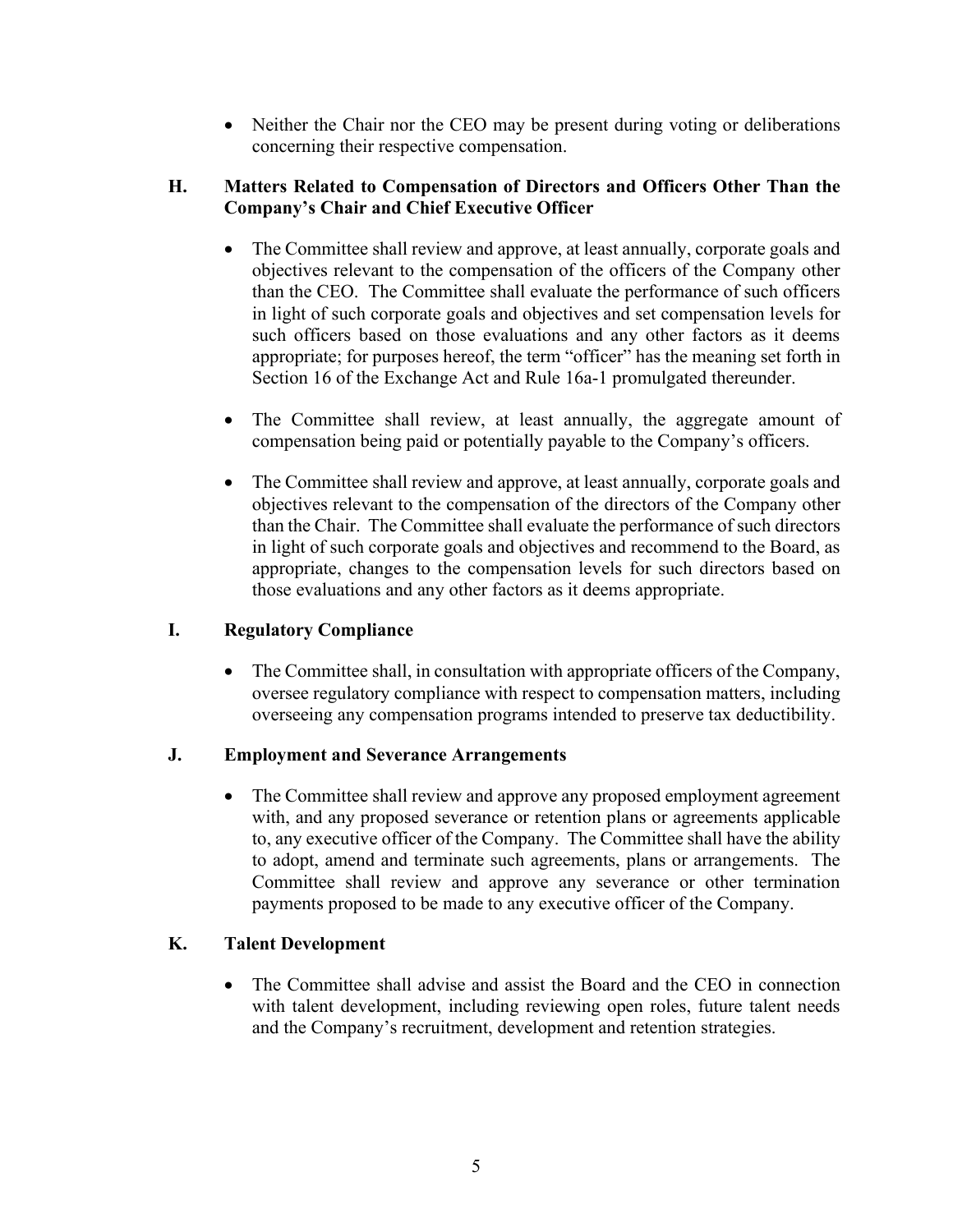# **L. Clawback Policy**

• The Committee shall develop, administer and periodically review a clawback policy with respect to the incentive compensation that is approved, awarded or granted to the officers of the Company.

## **VI. Additional Committee Authority**

The Committee is authorized, on behalf of the Board, to do any of the following, as the Committee deems necessary or appropriate in its discretion:

## **A. Matters Related to Compensation of the Company's Directors and Members of Senior Management**

• The Committee shall annually review and make such recommendations to the Board as the Committee deems advisable with regard to the compensation of the directors of the Company, including any grants or awards under any cashor equity-based incentive compensation plans, or, with respect to such grants or awards under any equity-based incentive compensation plans, may delegate such review and recommendations to the Section 16 Committee. The Committee shall consider the compensation of directors of other comparable companies and such other factors as the Committee may deem appropriate in making its recommendations regarding such compensation.

# **B. Matters Related to Compensation Consulting Firms or Other Outside Advisors**

- The Committee may retain or obtain the advice of compensation consultants, legal counsel and/or other advisers; provided, however, that:
	- o The Committee is authorized to, and must, have direct responsibility for the appointment, compensation and oversight of the work of any compensation consultant, legal counsel or other adviser retained by the Committee, and the Company must provide for appropriate funding, as reasonably determined by the Committee, for payment of reasonable compensation to any such compensation consultant, legal counsel or other adviser;
	- o Before any compensation consultant, legal counsel or other adviser (other than (1) in-house legal counsel or (2) any compensation consultant, legal counsel or other adviser whose role is limited to the following activities for which no disclosure would be required under Item 407(e)(3)(iii) of Regulation S-K: (i) consulting on any broad-based plan that does not discriminate in scope, terms, or operation, in favor of executive officers or directors of the Company, and that is available generally to all salaried employees, or (ii) providing information that either is not customized for a particular company or that is customized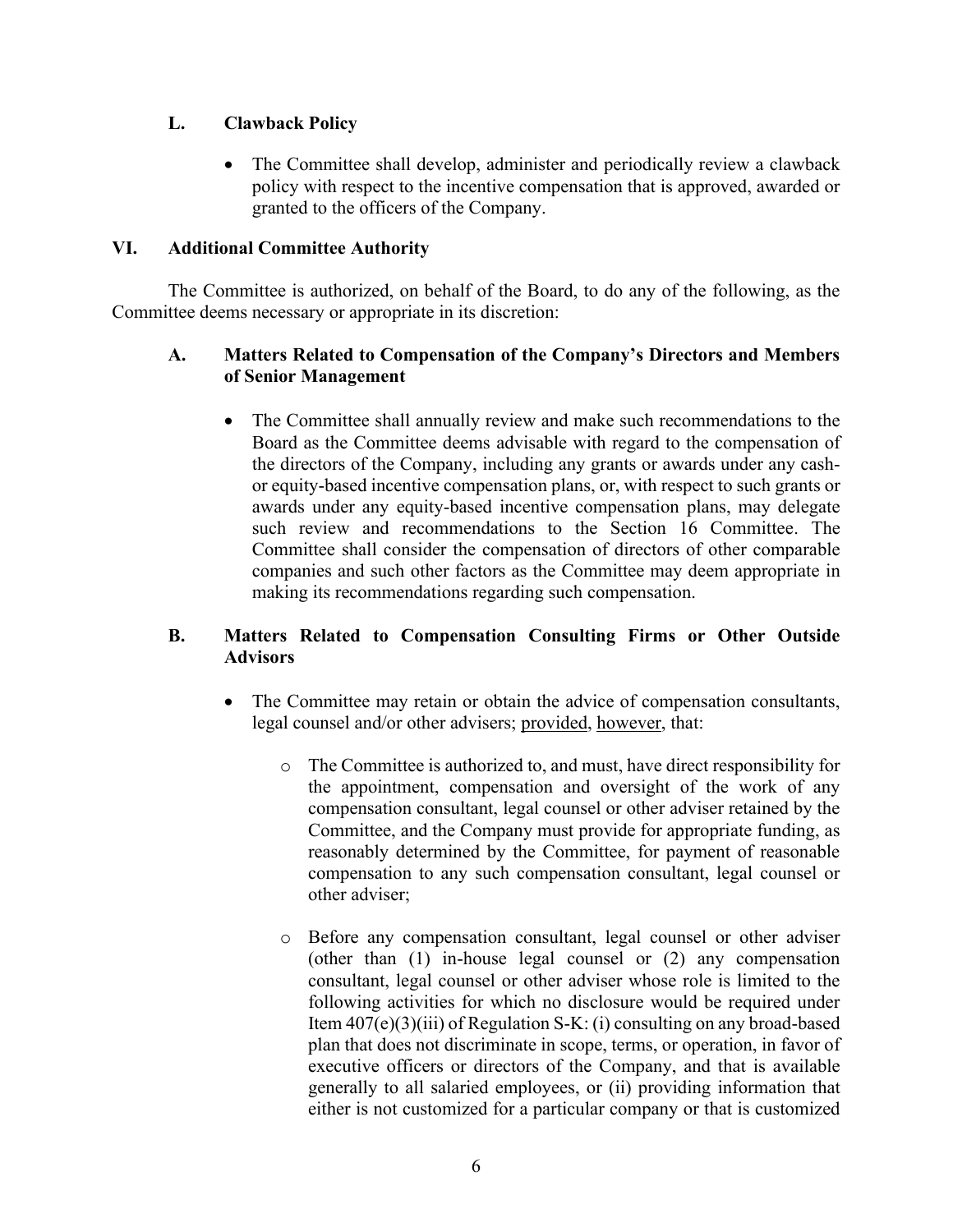based on parameters that are not developed by the compensation consultant, legal counsel or other adviser and about which the compensation consultant, legal counsel or other adviser does not provide advice) is selected by, or provides advice to, the Committee, the Committee shall take into consideration the following factors:

- The provision of other services to the Company by the person that employs the compensation consultant, legal counsel or other adviser;
- The amount of fees received from the Company by the person that employs the compensation consultant, legal counsel or other adviser, as a percentage of the total revenue of the person that employs the compensation consultant, legal counsel or other adviser;
- The policies and procedures of the person that employs the compensation consultant, legal counsel or other adviser that are designed to prevent conflicts of interest;
- Any business or personal relationship of the compensation consultant, legal counsel or other adviser with a member of the Committee;
- Any stock of the Company owned by the compensation consultant, legal counsel or other adviser; and
- Any business or personal relationship of the compensation consultant, legal counsel, other adviser or the person employing the adviser with an executive officer of the Company.
- o The Committee shall prohibit the Company from engaging a compensation consultant engaged by the Committee, or an affiliate of any such compensation consultant, to provide any other services to the Company without the approval of the Committee.

#### **C. Succession Planning**

• The Committee shall review and discuss with the Board corporate succession plans for the Chair, the CEO and other key officers of the Company.

#### **VII. General**

The Committee may establish and delegate authority to one or more subcommittees consisting of one or more of its members, when the Committee deems it appropriate to do so in order to carry out its responsibilities.

The Committee shall make regular reports to the Board concerning areas of the Committee's responsibility.